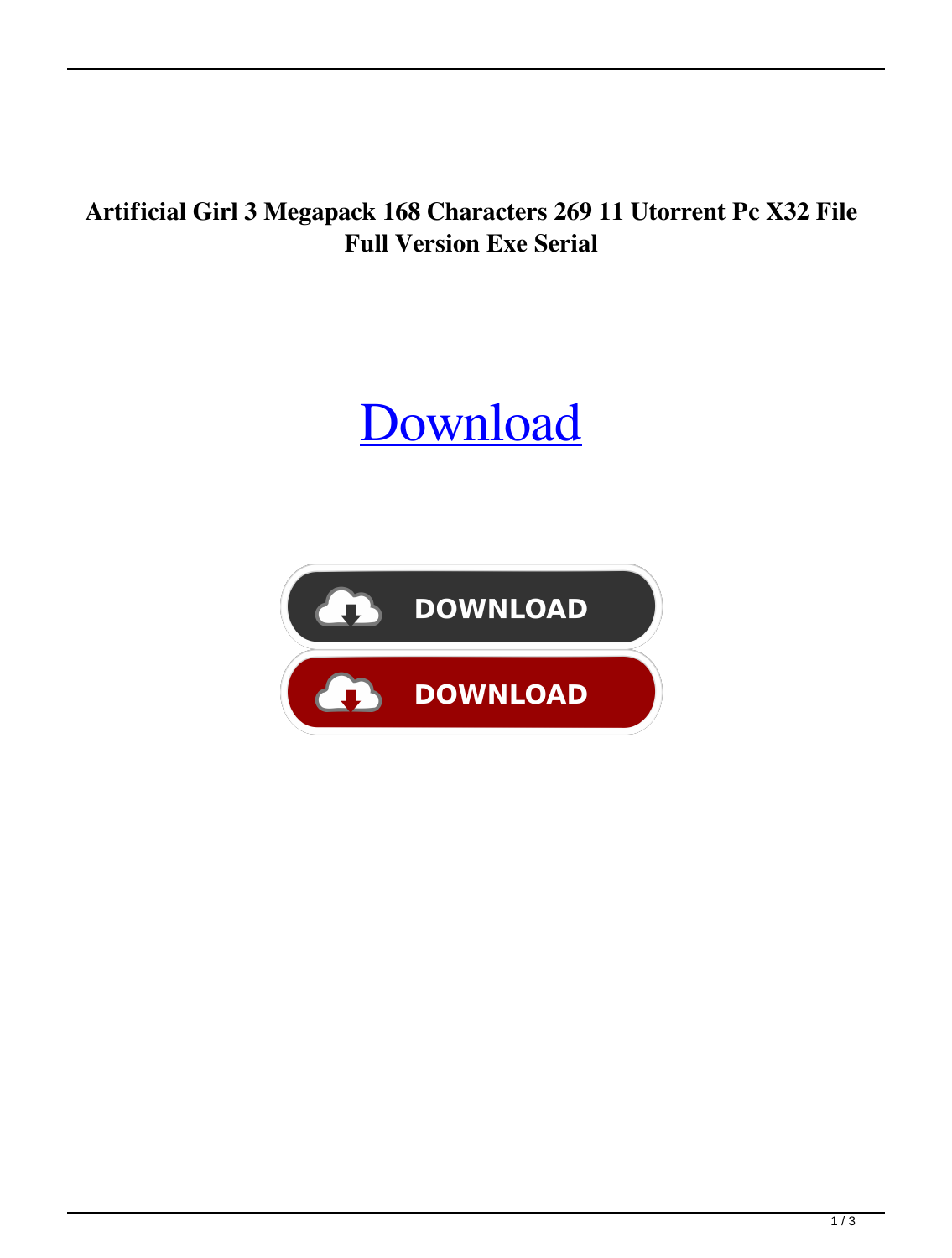Category:1984 manga Category:Akita Shoten manga Category:Kodansha manga Category:Madhouse (company) Category:Neo-noir Category:Shōjo manga Category:Tokyopop titlesThe PRISM Part-1 Interview In this first installment of a two part interview, we speak to Alexandra Cross, co-founder of the PRISM Network, about her past experiences in traditional media and the evolution of the PRISM network which brings PR professionals together under one centralised platform and logo. Alexandra, thanks for doing this interview with World-Wide Waffle. To begin with, can you tell us about yourself? Who are you and what do you do? My name is Alexandra Cross and I'm the co-founder of the PRISM Network, a community for PR practitioners in social good, campaigning and campaigning for a better world. What is PRISM? What does it do? The PRISM Network is a network for people with a common interest in improving the world by campaigning and campaigning for a better world. We run the PRISM Conference, a one-day professional training event which takes place every year, in a different country, over the course of the year. It's an informal networking event where PR practitioners in social good from a wide range of disciplines come together to network and talk about their ideas and experiences. The idea is for us to collaborate, to share, to learn and to help each other with practical advice, sharing and collaboration. What inspired you to create the PRISM Network? In the year 2000, I decided to do a master's degree in social science with a year off in Uganda. I was in an academic research centre which was run like a traditional university department, where people from across the world came to teach and do research. The more I thought about my masters, the more I realised that it was the same in social science: all these academics, all these world experts, all these professors and professors of sociology and all these people coming together and collaborating. But what do they actually do? And why are they doing it? What kind of problems are they actually solving, or even talking about solving? What was interesting to me, and I don't think people realise it, is that they're not solving the problems that are close to them. I wanted to build a network for academics in

fintowinscom 2020 Mar 29, 2020 Downloads 1677.5.1. Short Stories & Parody Comics download free! Original illustrations of historical and contemporary figures and events. Sale 1. Sales by Merchant. Sales by Sales Clerk. 2. 1. 3... 7,773. 4...